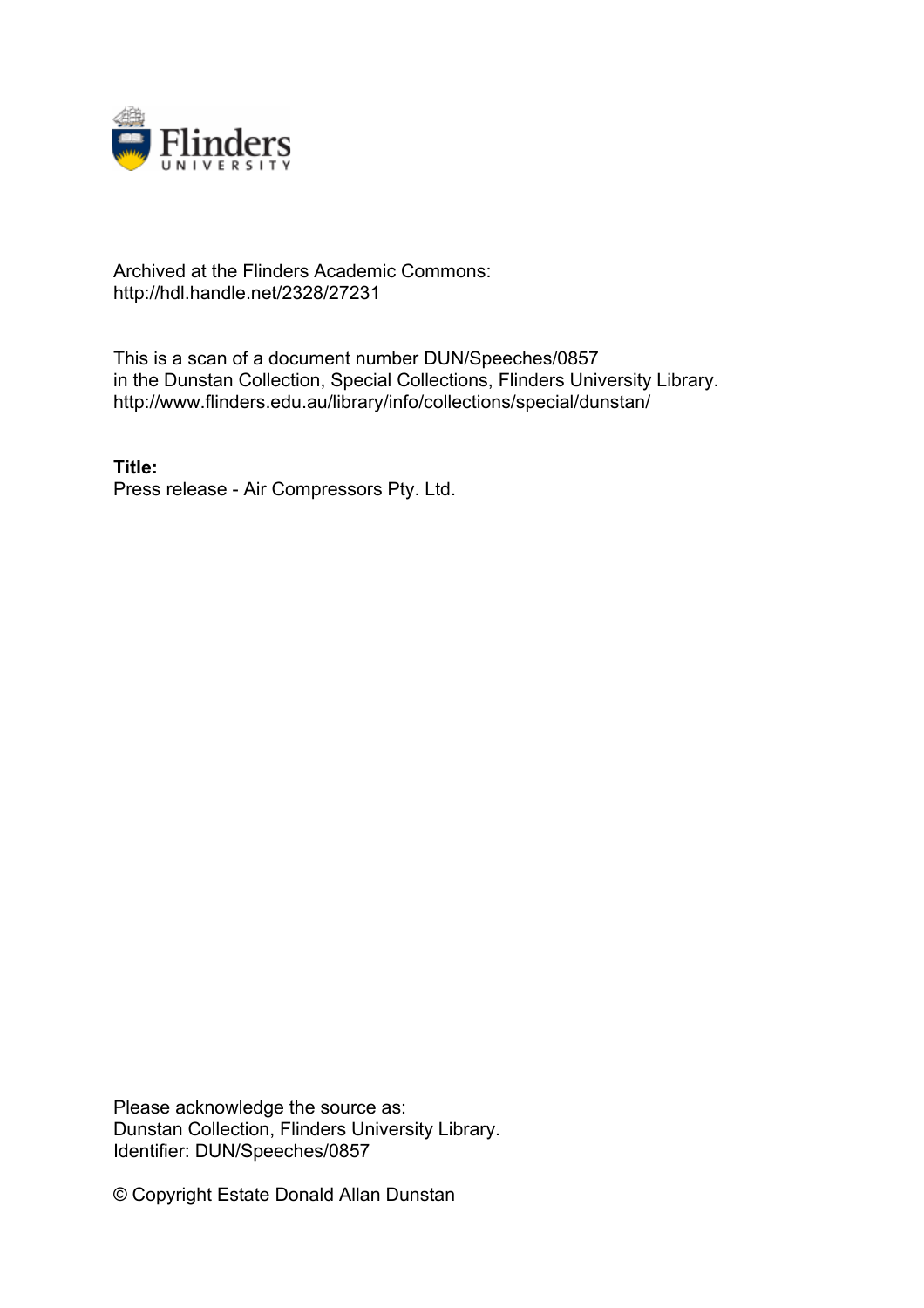### PRESS RELEASE FROM THE PREMIER, MR. DUNSTAN.

AIR COMPRESSORS PTY. LTD. 1/11/71.

The air compressor and spray painting equipment manufacturers Air Compressors Pty. Ltd. are to set up a \$220,000 factory in South Australia, the Premier and Development Minister, Mr. Dunstan announced today.

The plant at Salisbury South will initially employ about 20 people. Mr. Dunstan said the company, which was based at Riverwood, New South Wales, was a wholly owned subsidiary of Instrol Ltd. The new factory would be built by the South Australian Housing Trust on a five acre site at the corner of Frost and Cheviot Roads Estimated cost was about \$145,000 - built on the Trust's usual lease-purchase system, with equipment costing a further \$75,000. "The plant will be a valuable addition to the growing industrial complex in the Salisbury-Elizabeth area and is a further welcome illustration of the confidence industrialists have in South Australia's potential for development", Mr. Dunstan said. Establishment of a South Australian operation by the company was a natural extension of its recent development. It had, for some years, had body castings produced and machined in Adelaide and then transported to Sydney for finishing and assembling.